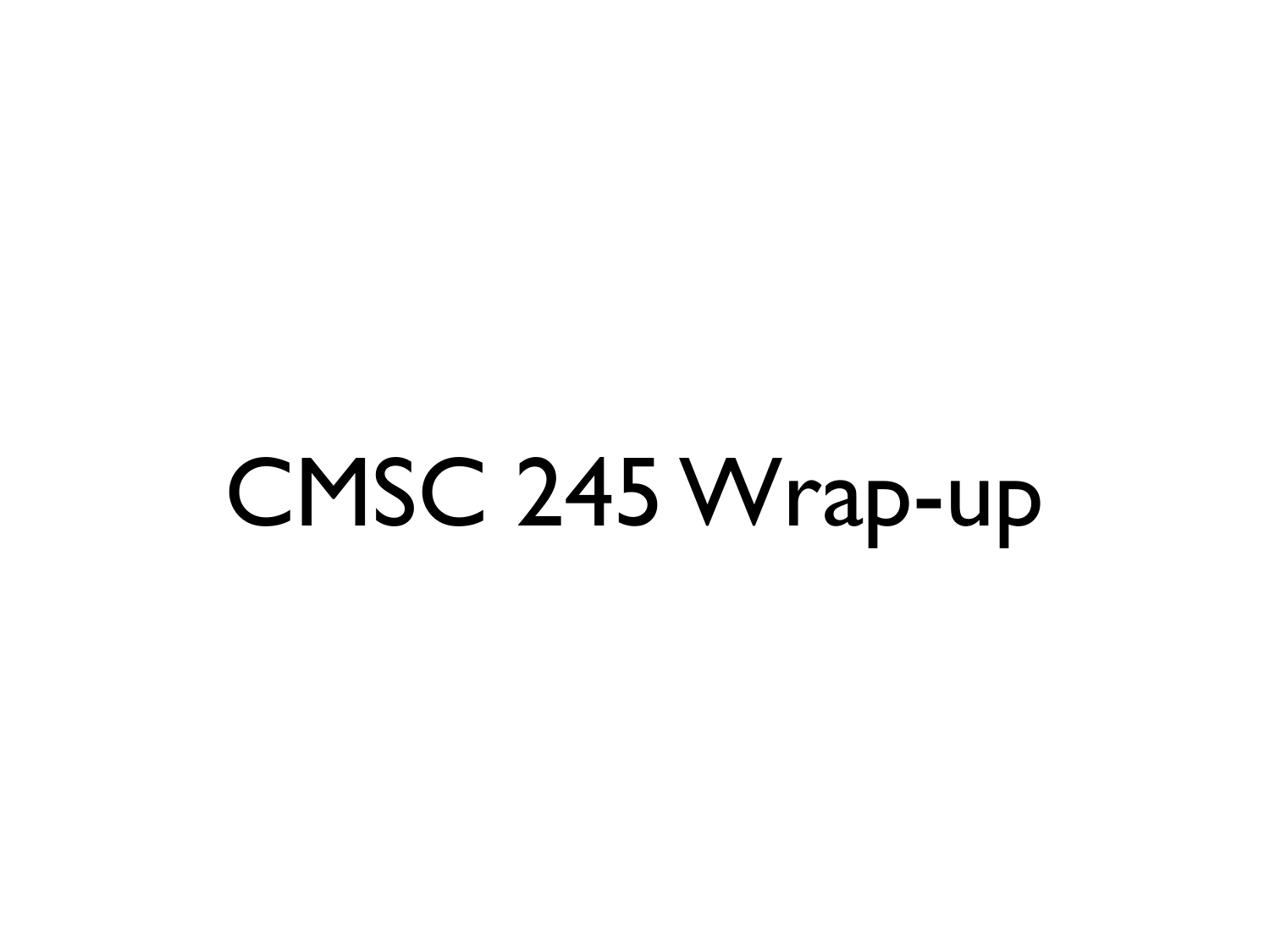# This class is about understanding how programs work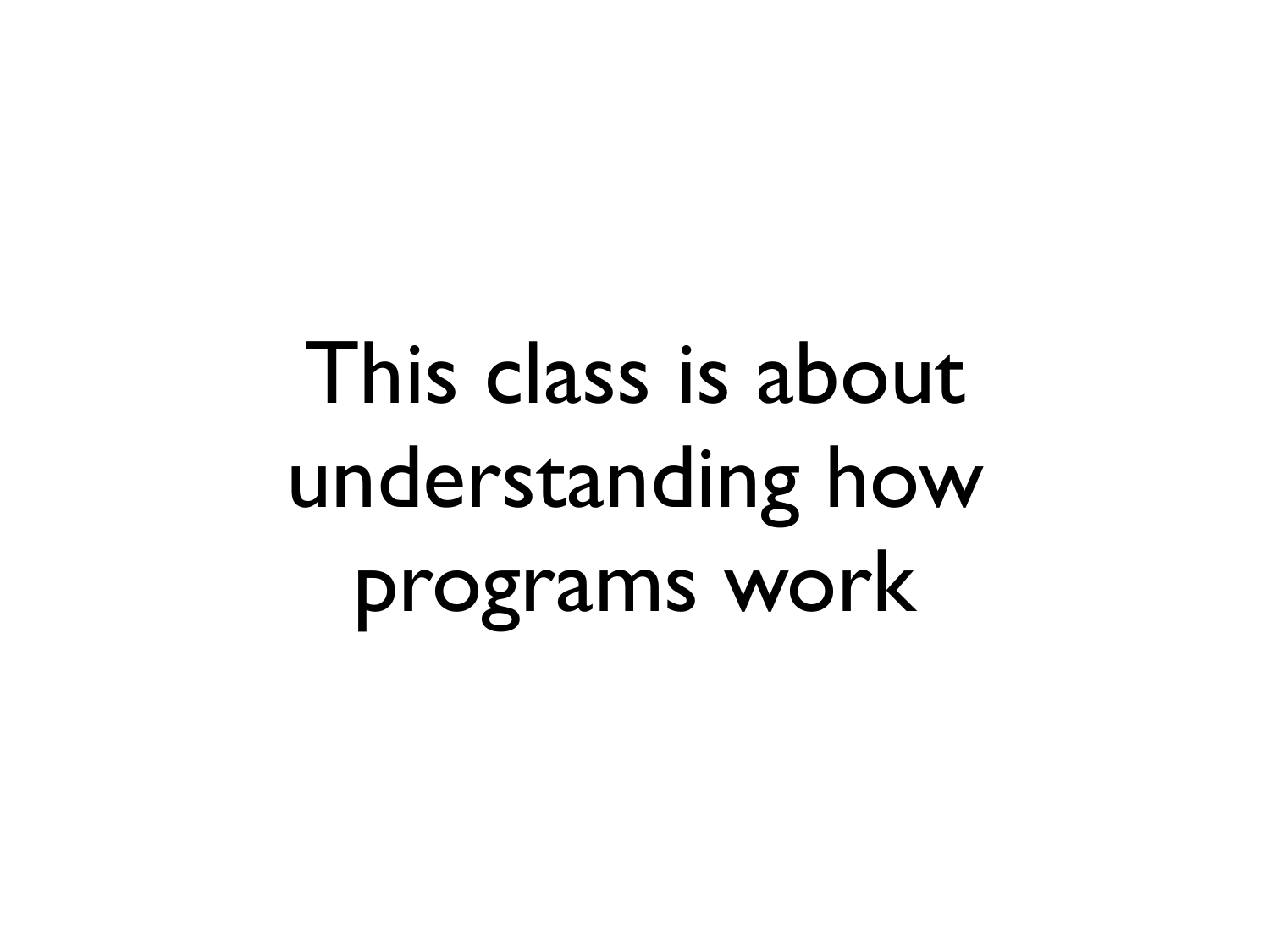### To do this, we're going to have to learn how a computer works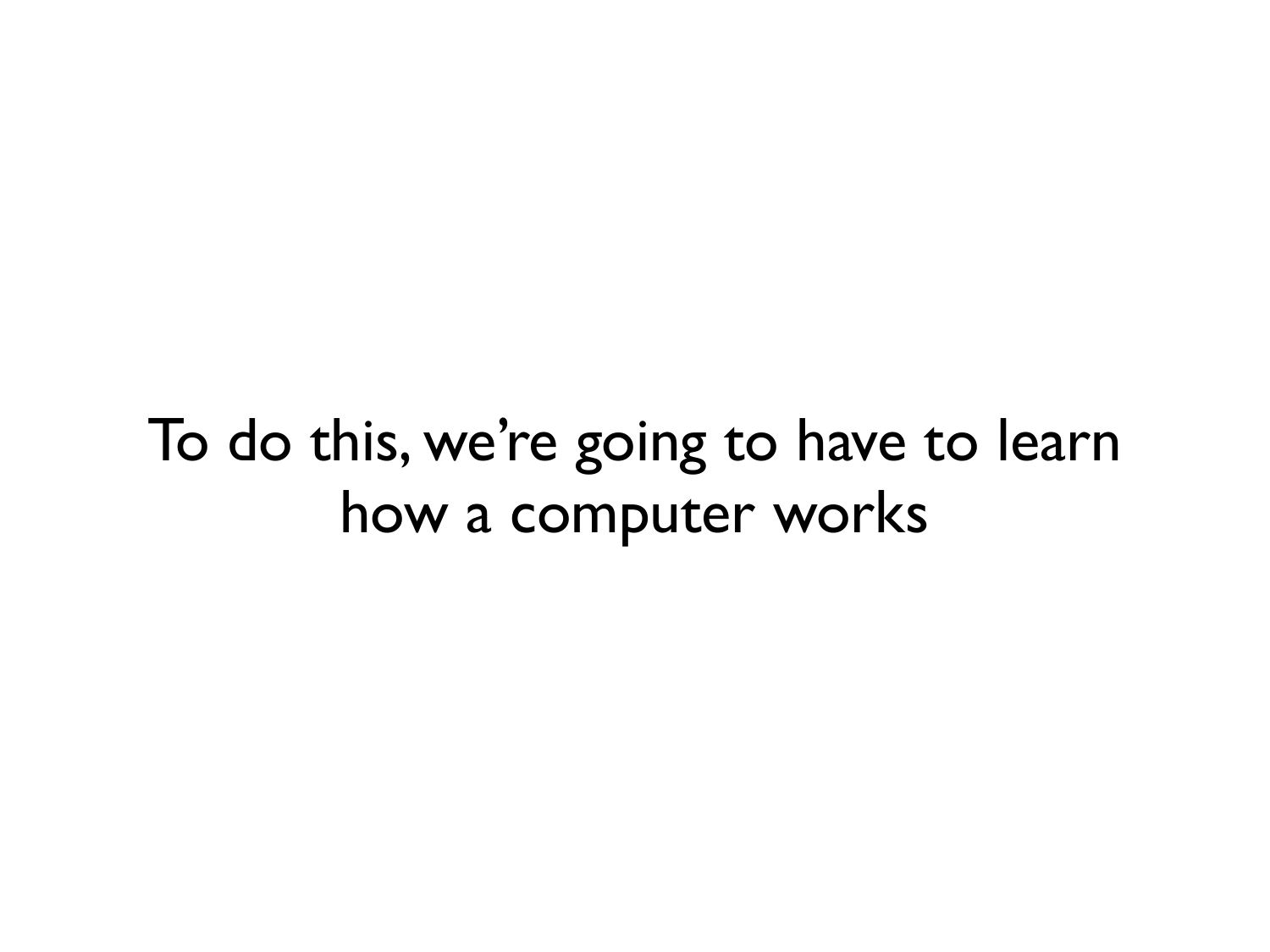### Learned a **ton** in the class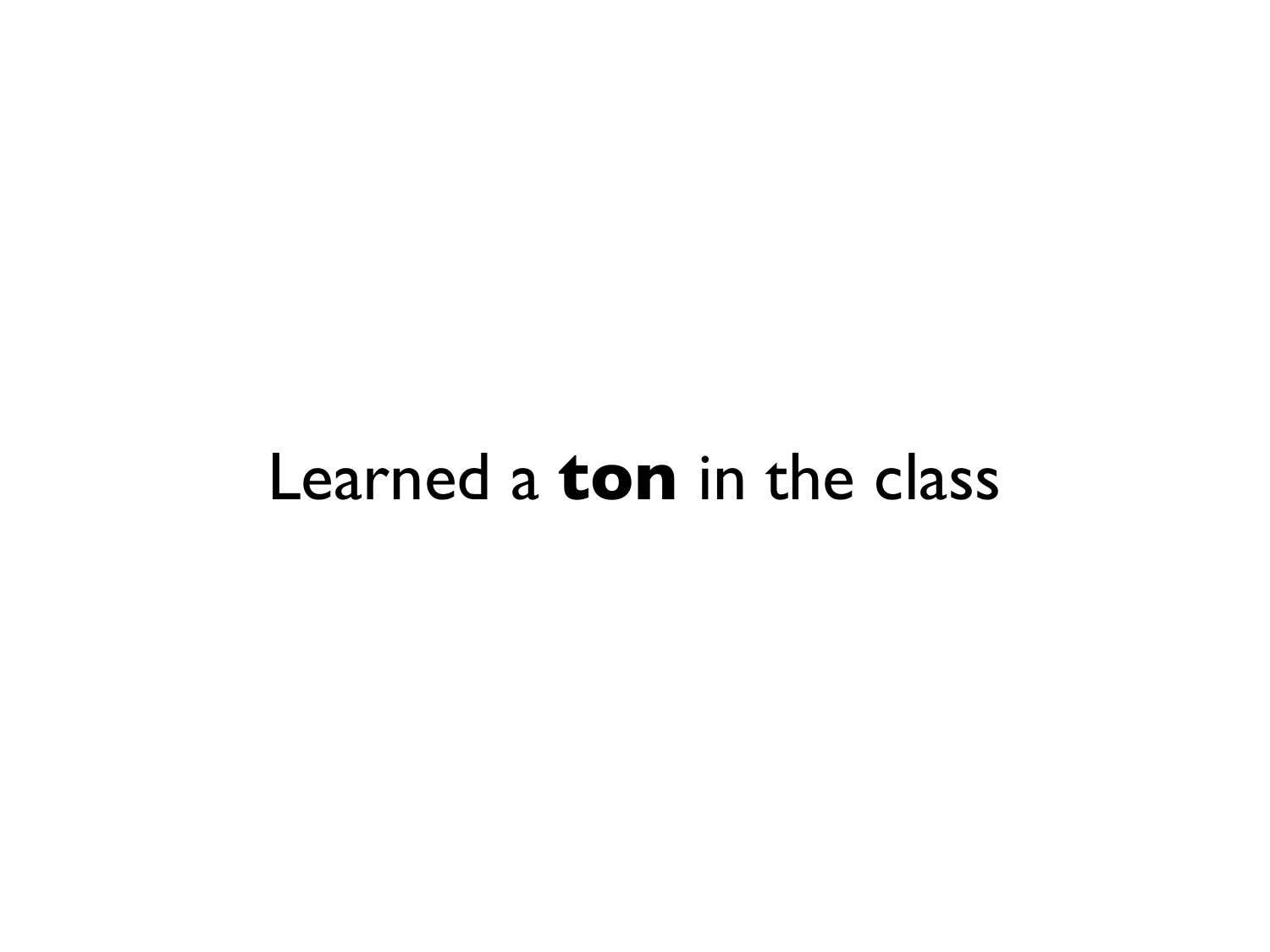Lexical vs. Dynamic Scoping Closures Heaps **Stacks** Assembly Calling conventions Functions Objects Classes Method dispatch  $C++$ Racket Parsing Regexp Garbage collection JS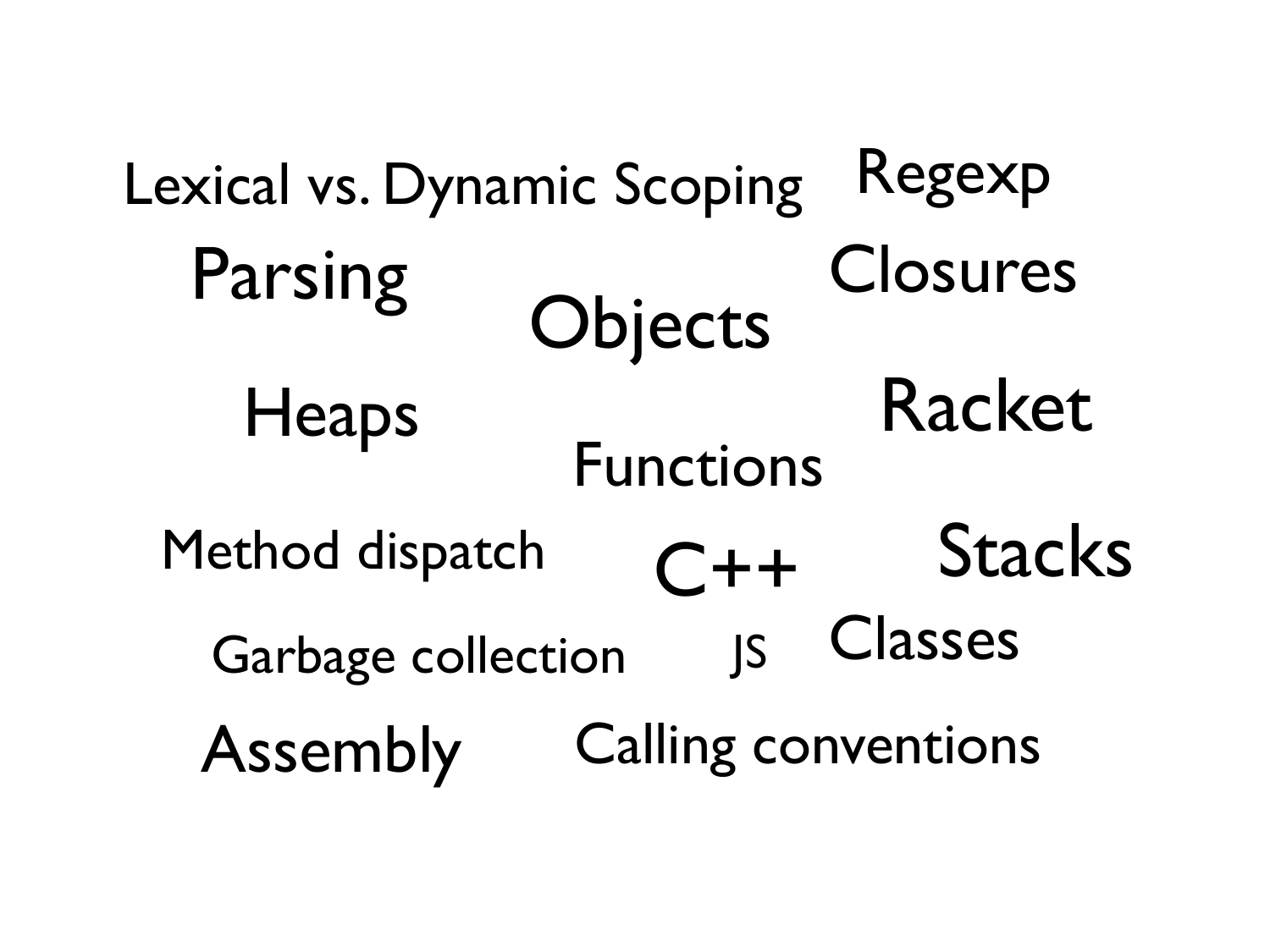To apologize for making you write so much I wrote 732 lines of C++ yesterday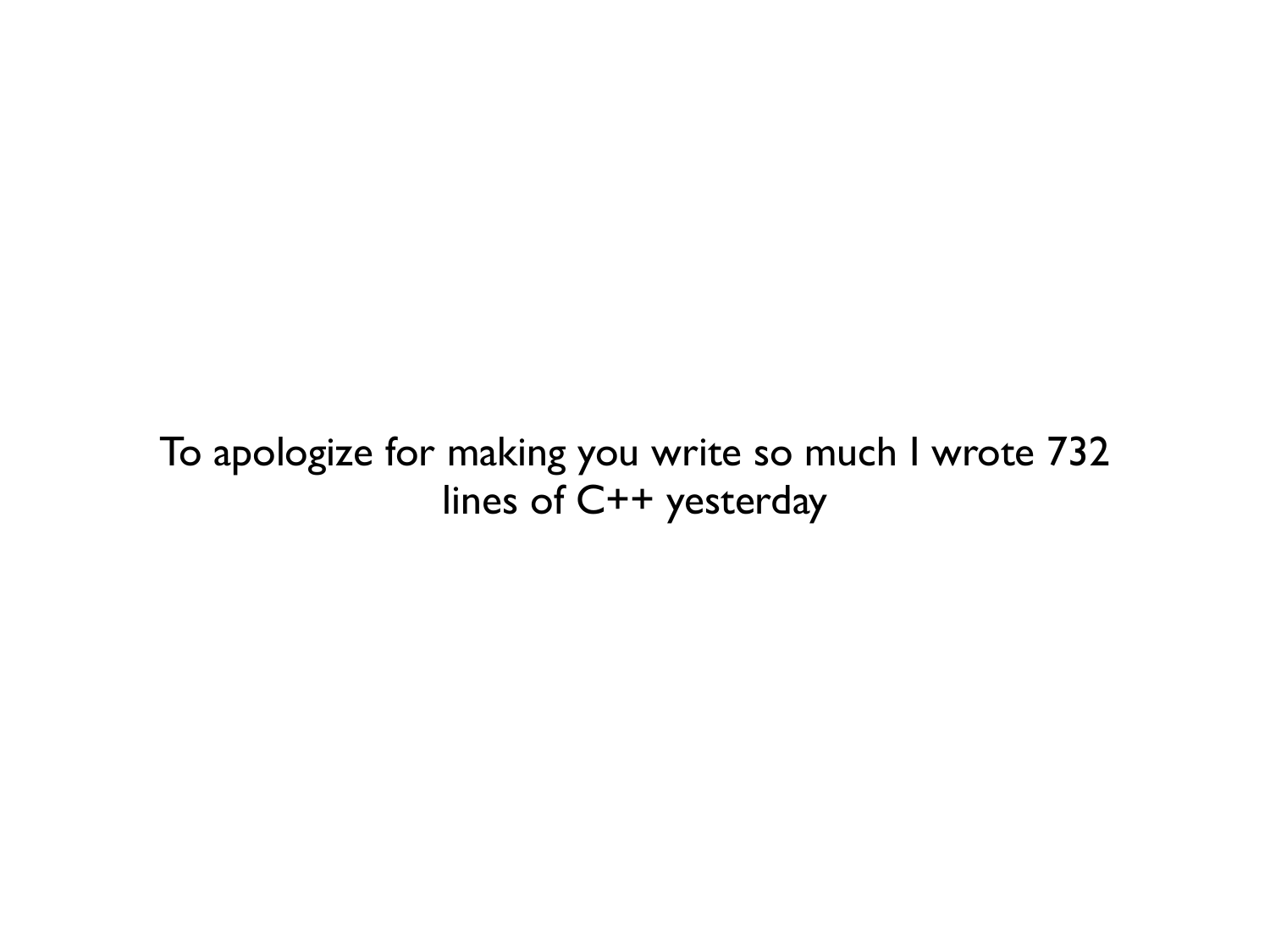- Today we're going to design an interpreter
- Our source language will be a **subset** of Scheme
	- Numbers, variables, if, lambdas, let, begin, set!
- We'll write our own lexer, grammar, and parser
	- Starting from what you already wrote in labs
- Our interpreter will use **data structures** from the course
- And will include **garbage collection** under the hood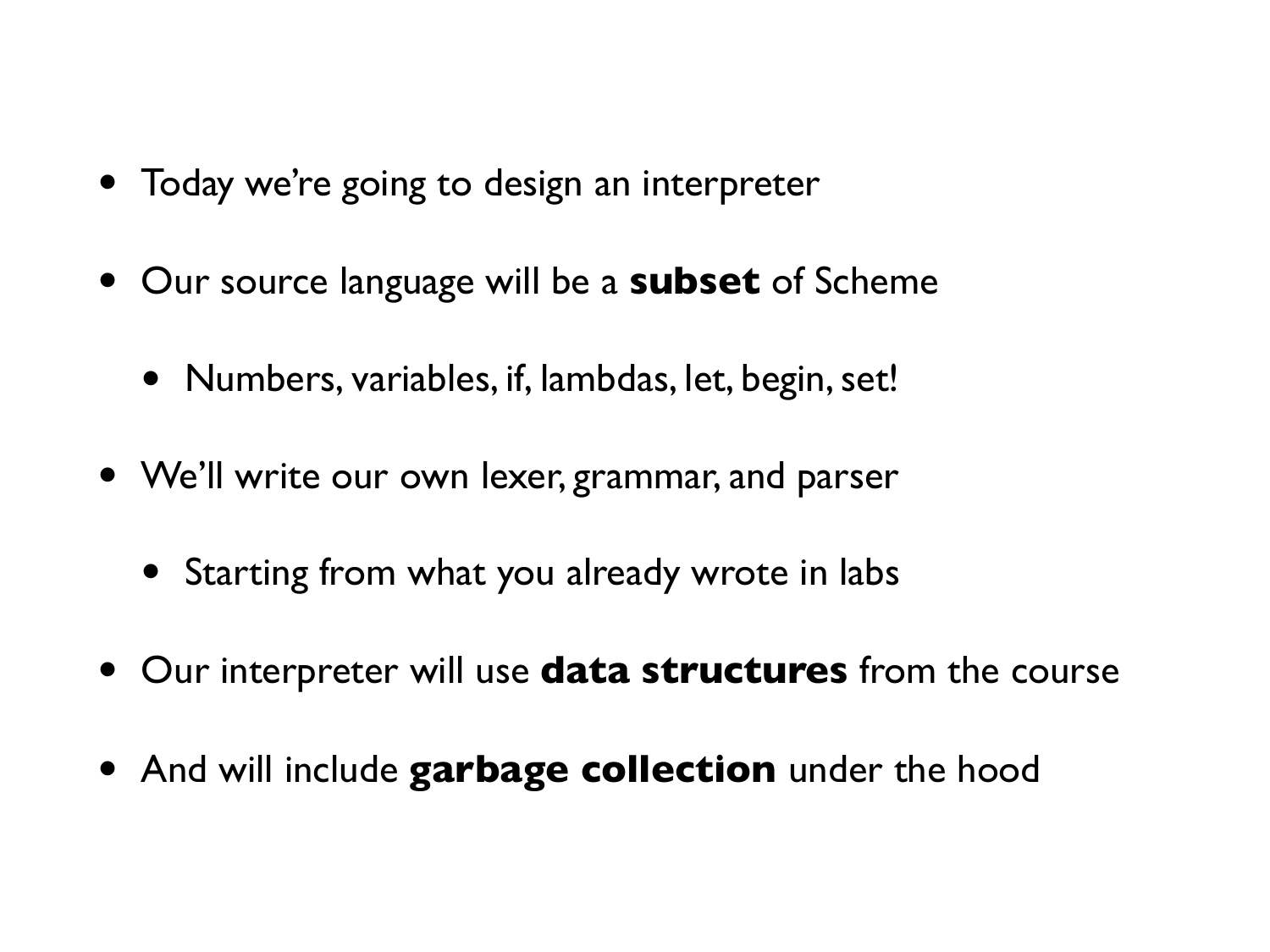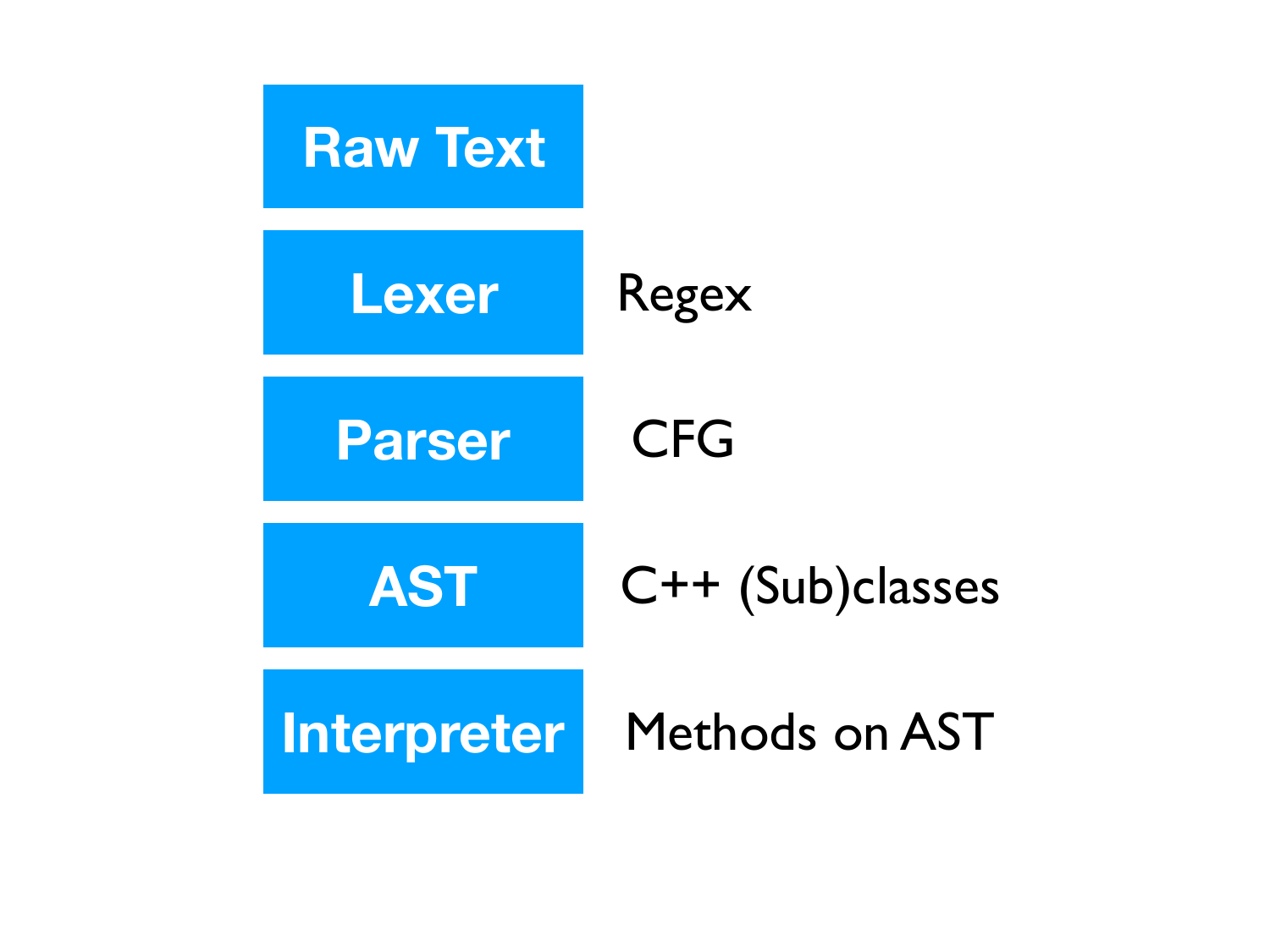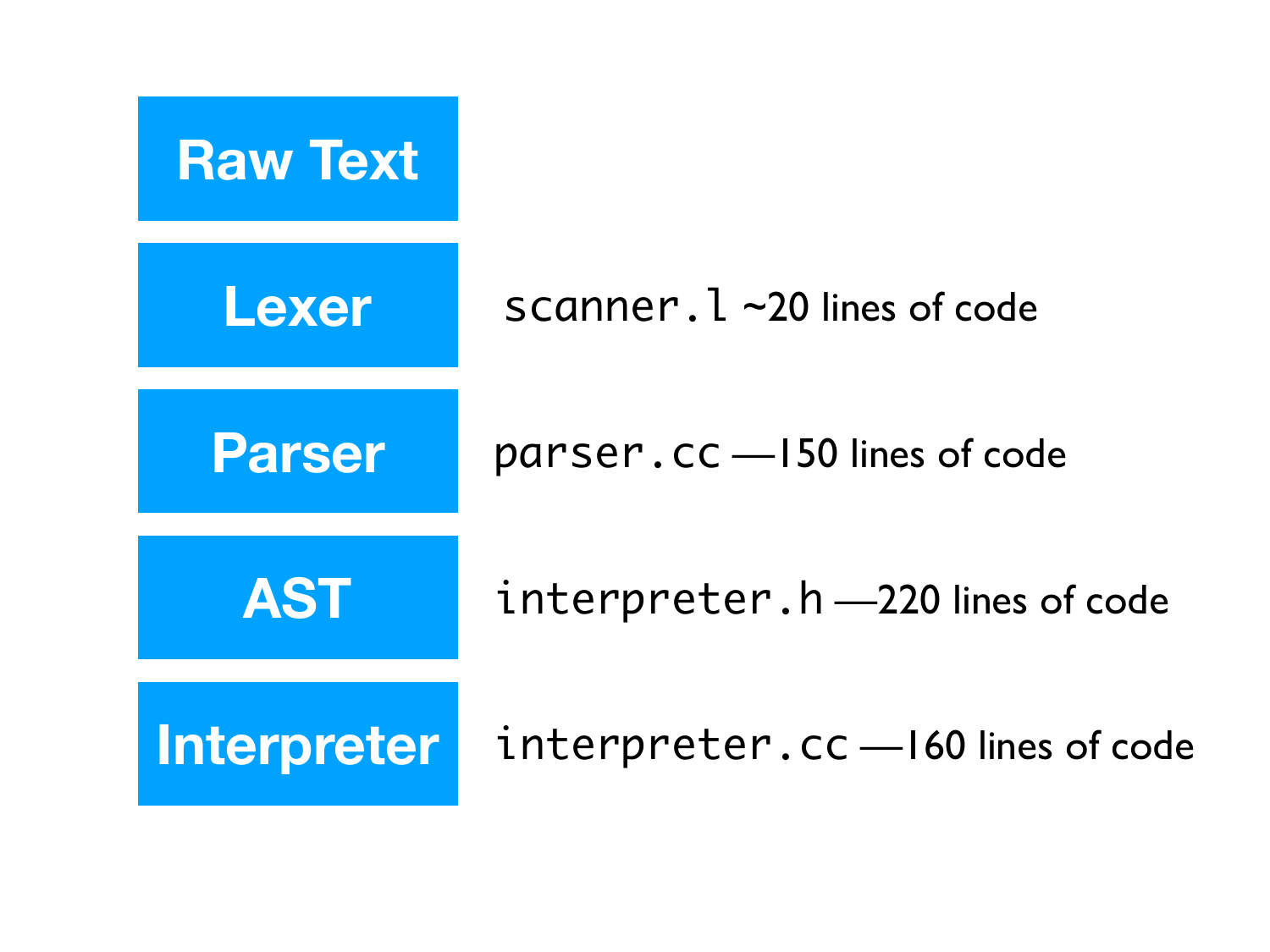# Lesson

Sometimes the most best way to do something is to find someone who's already done it for you…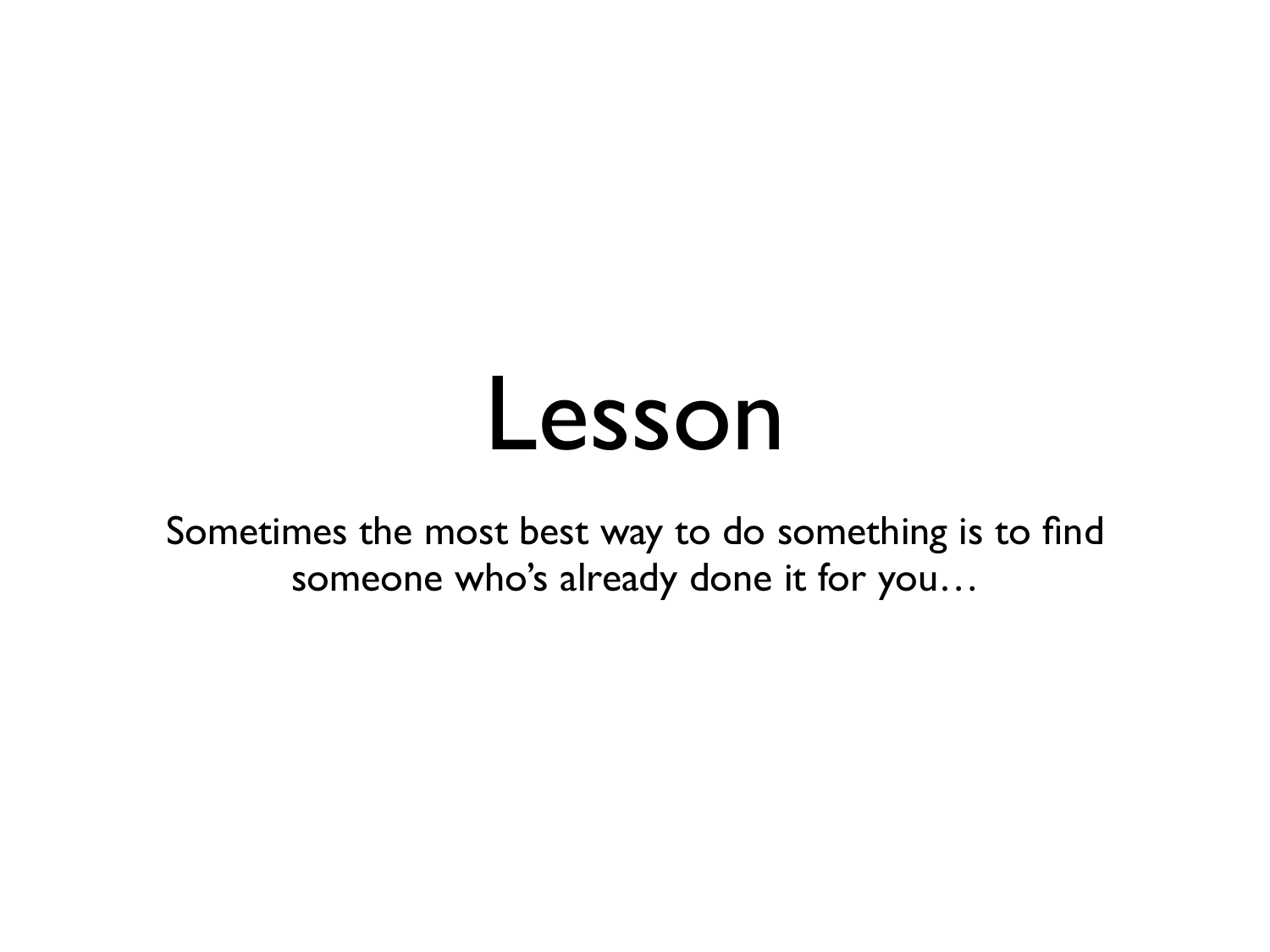#### **Symbol Table**

**Garbage Collector**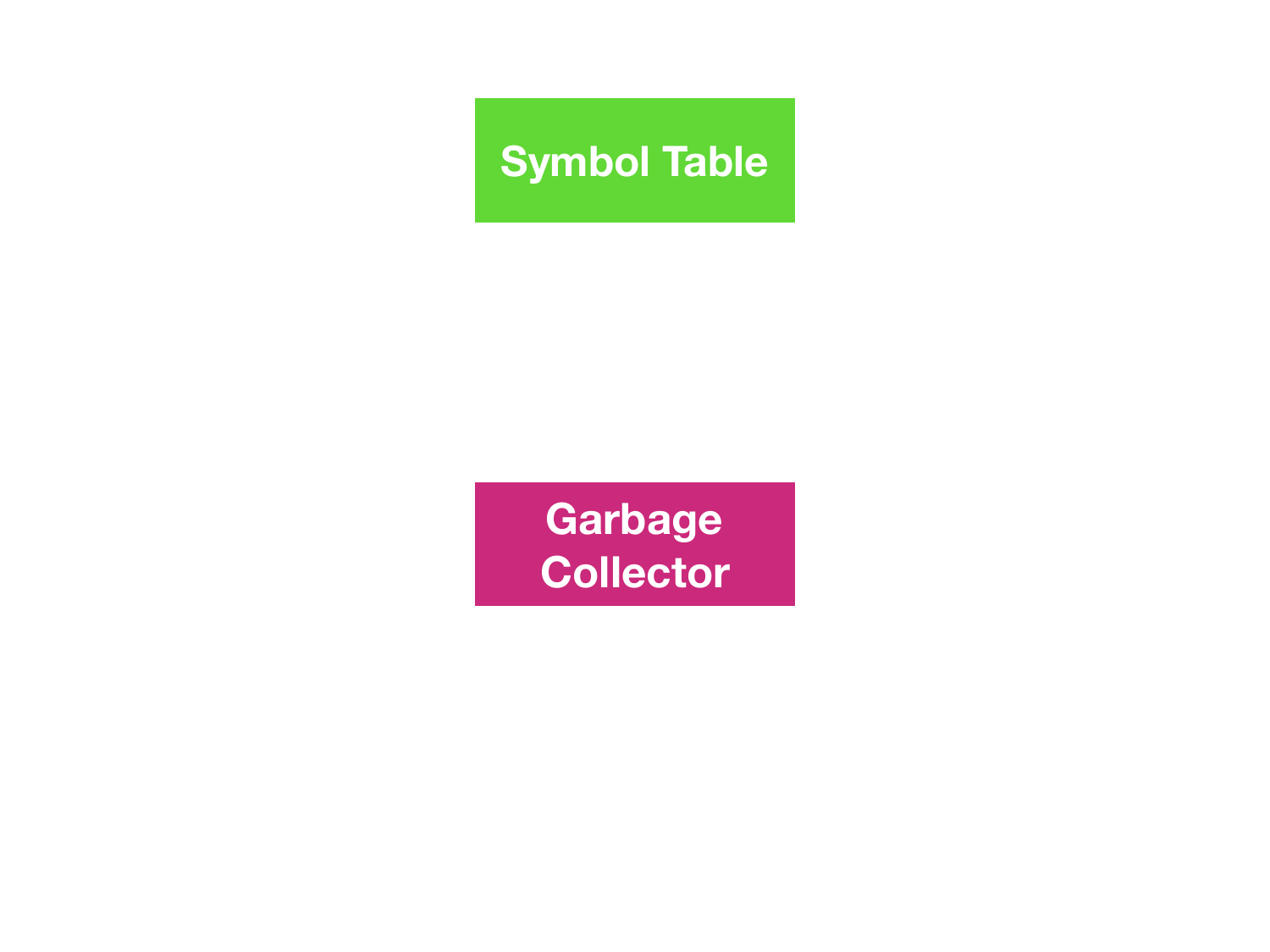

### **Boehm GC**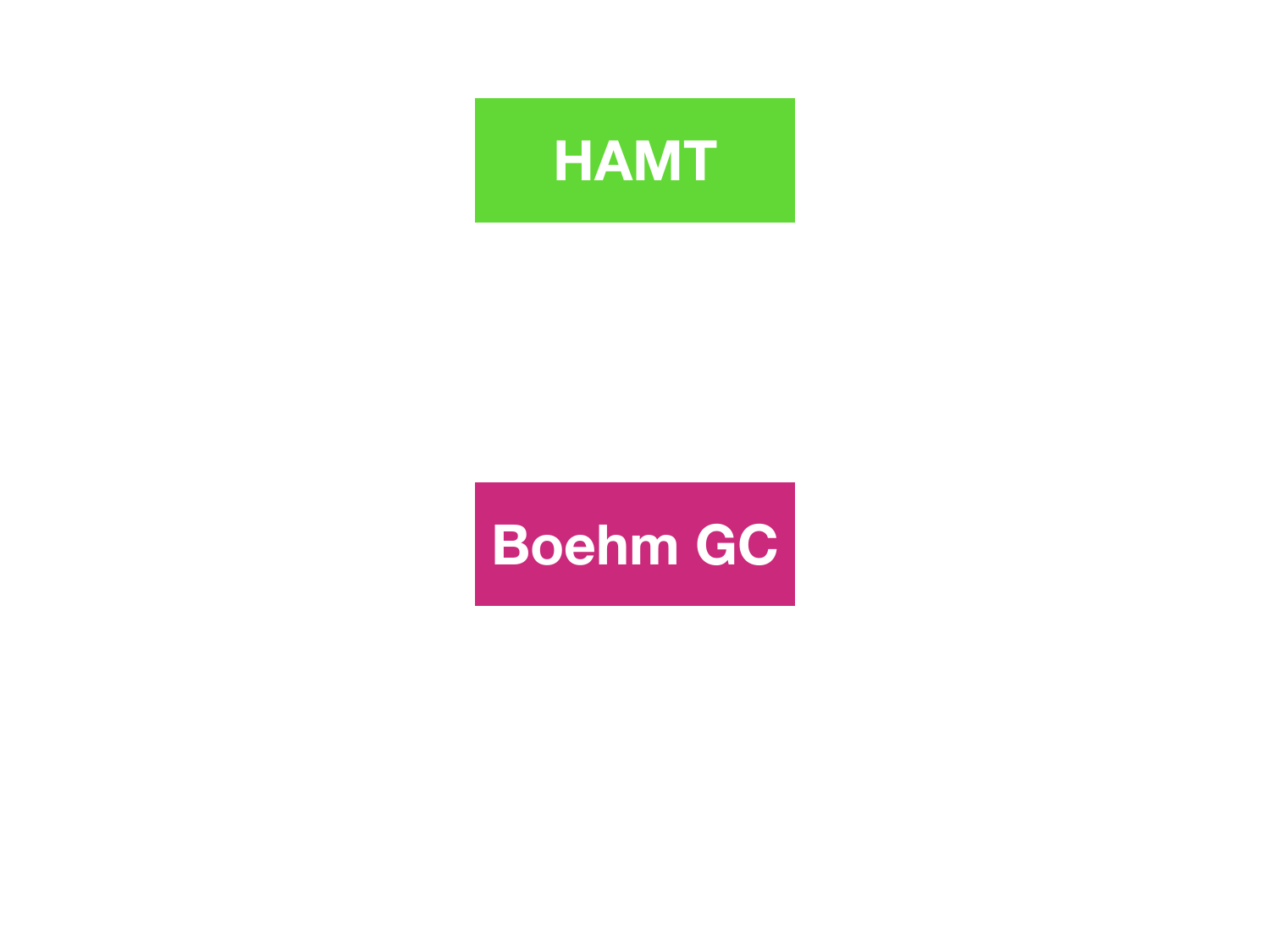

### **H**ash **A**rray-**M**apped **T**rie

Think of this is as a hash table that is "quick" to copy

**Boehm GC**

### **High-performance GC for C**

We'll use this to make it so our interpreter is automatically garbage collected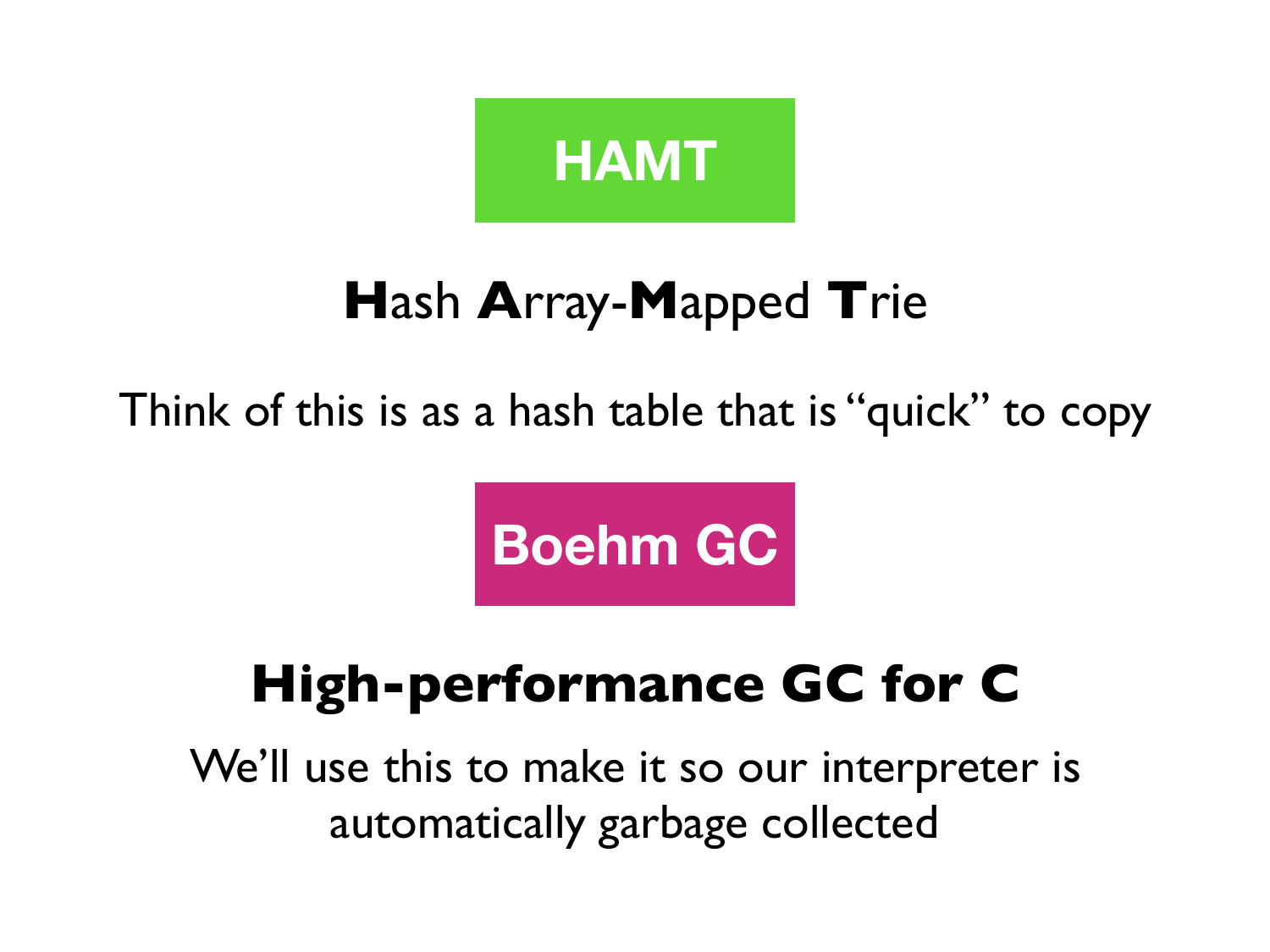#### We'll have our hash table **use** the GC under the hood



#### So when we put things into HAMT, they are **automatically** GC'd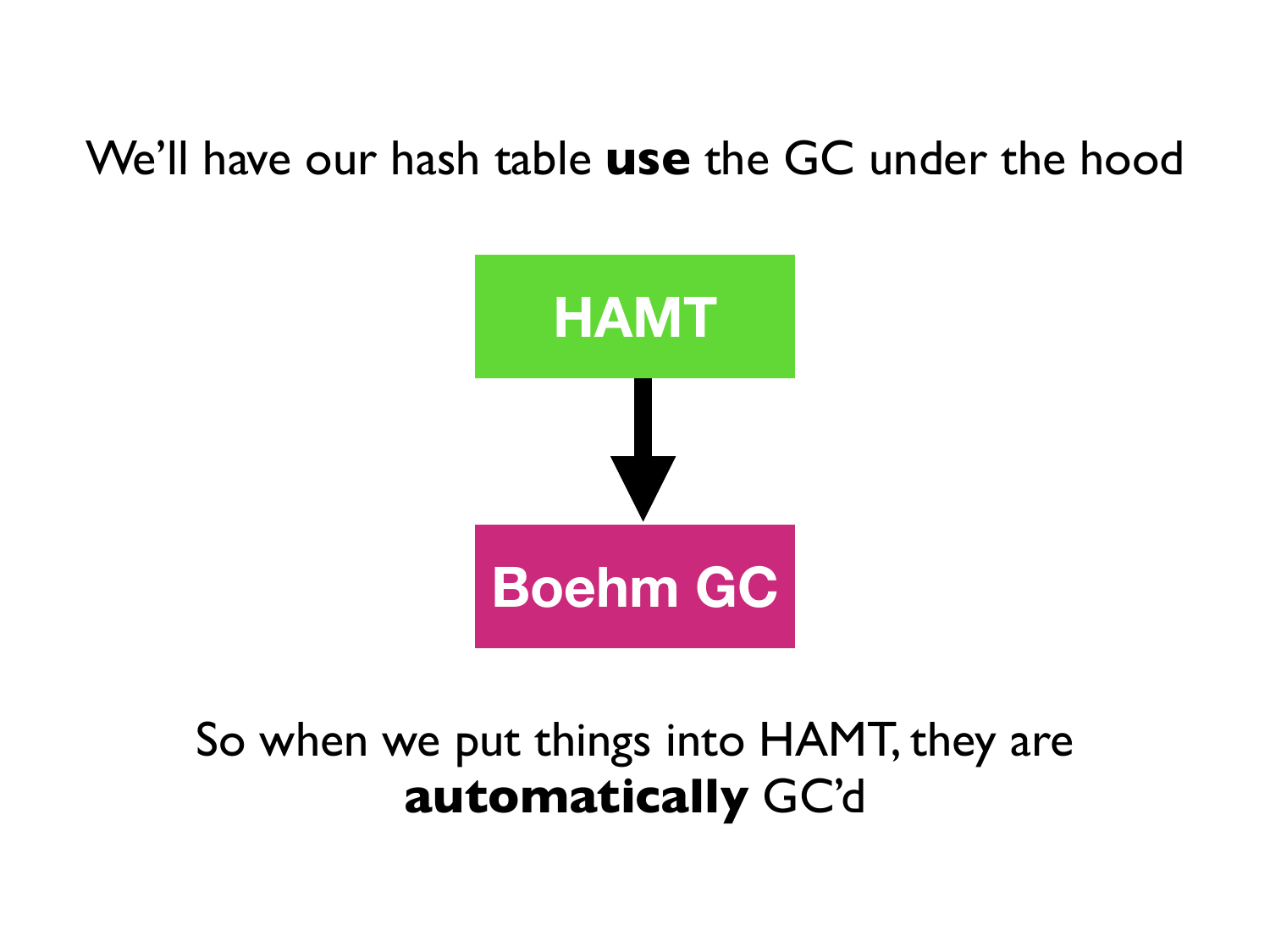### The grammar… (In EBNF, allows E+)

```
START \rightarrow E \E -> number
E -> identifier
E \rightarrow (OP E + )E \rightarrow ( begin E + )
E \rightarrow ( lambda (ID+) E )E \rightarrow ( set! \times E )
E \rightarrow (E + )OP \longrightarrow +|-|*|
```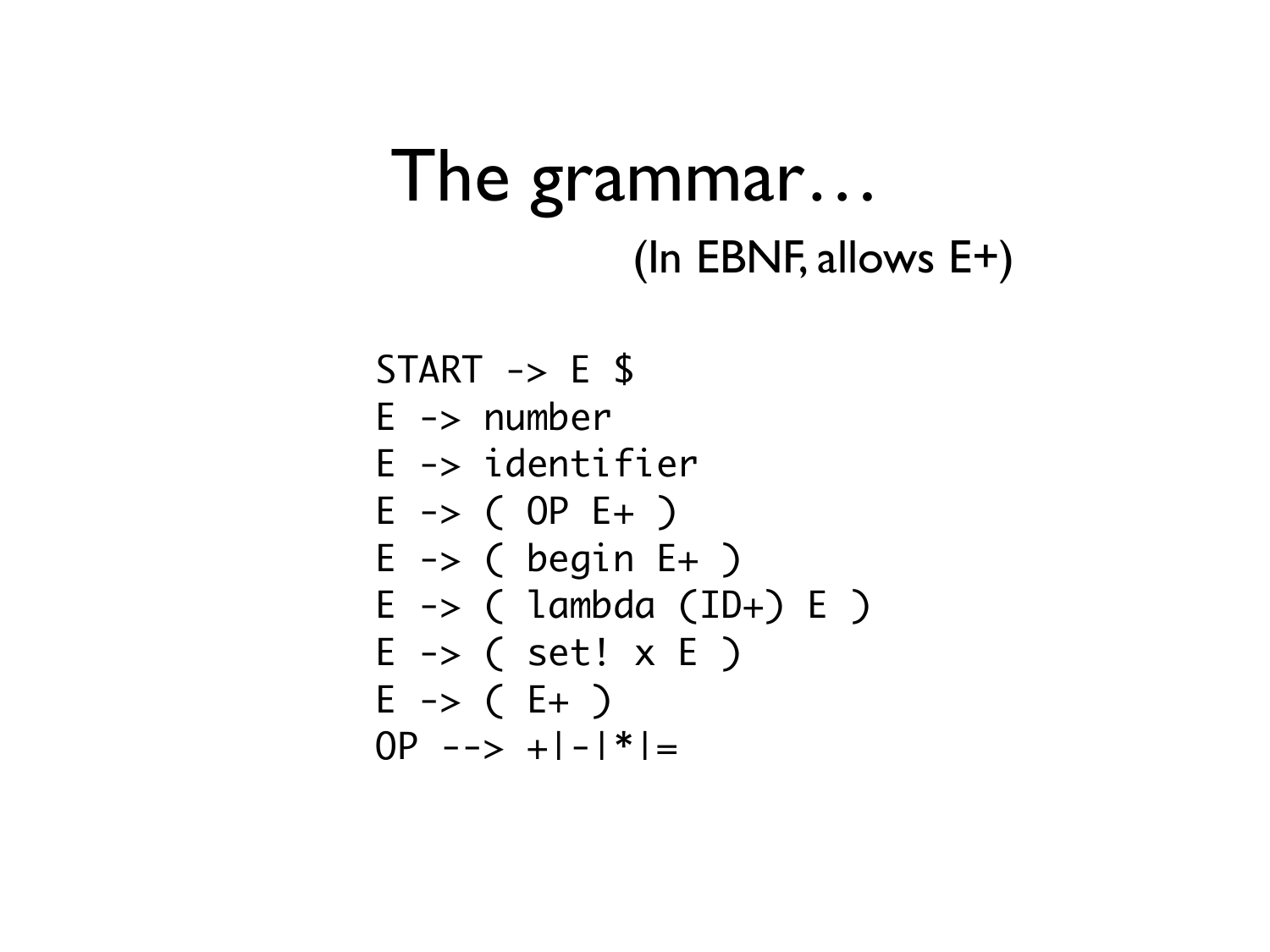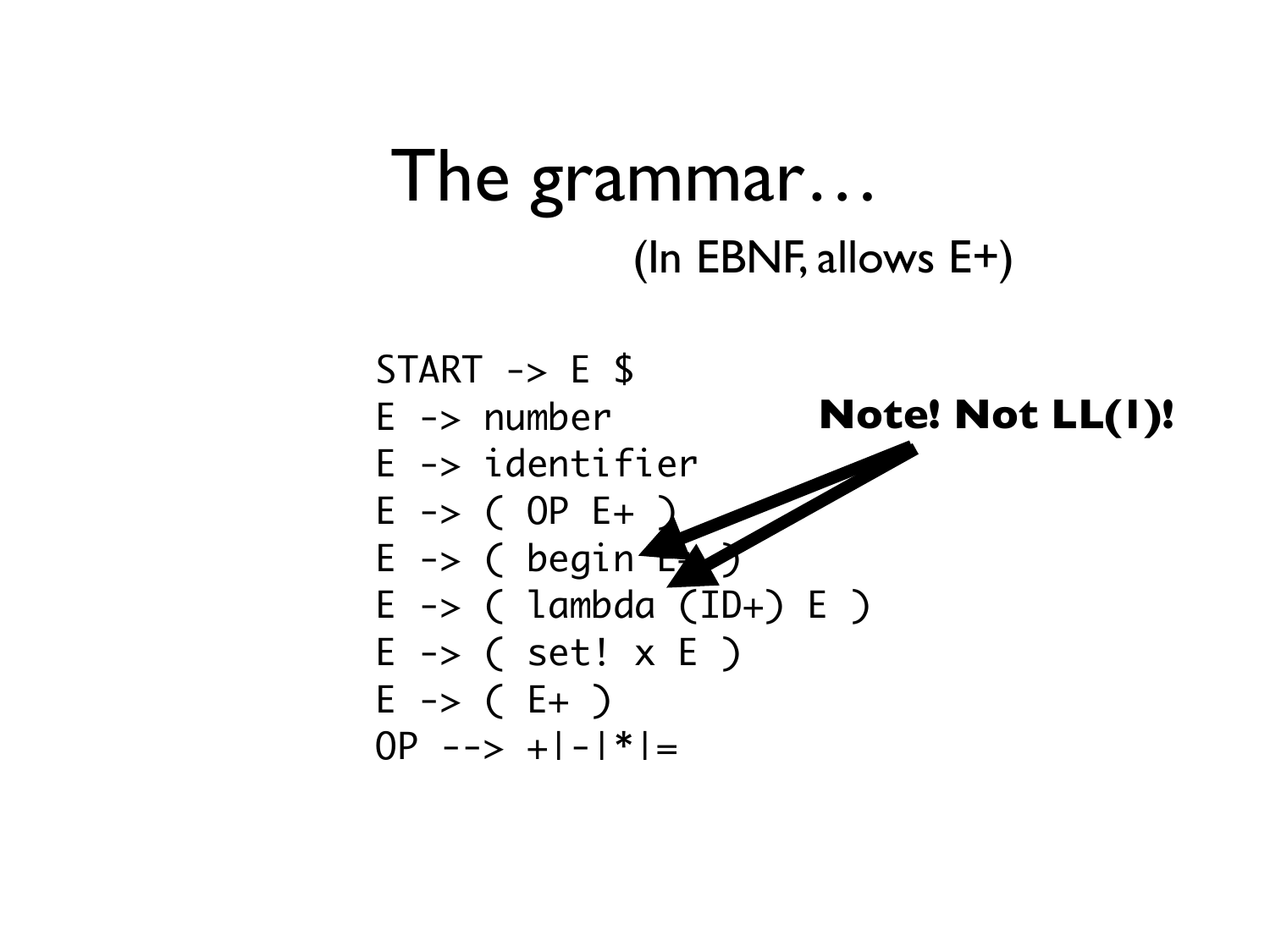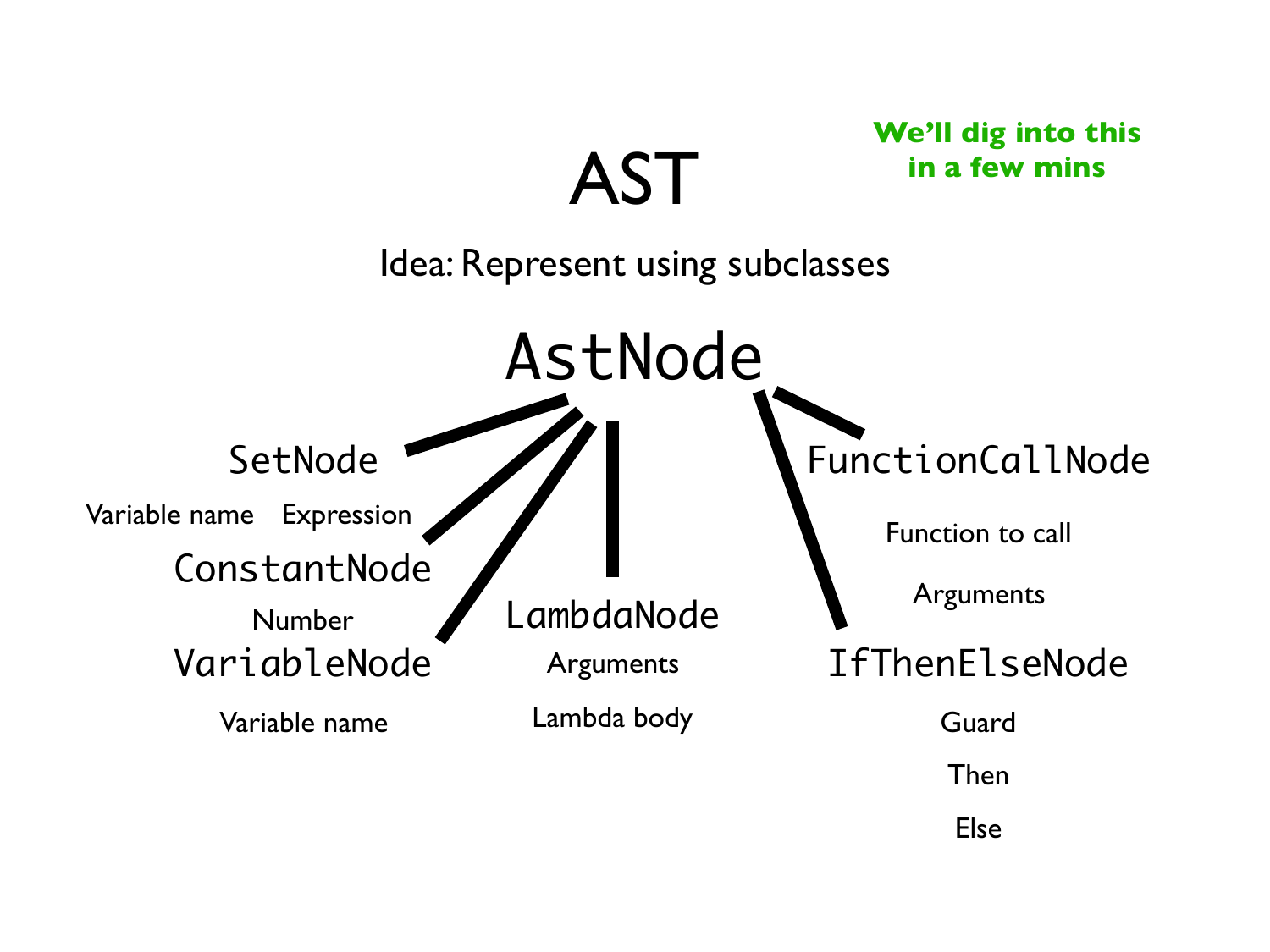## The lexer…

| $[\ \setminus t]$                 | $\{$ continue; $\}$                               |
|-----------------------------------|---------------------------------------------------|
| $\lceil \n\ln \rceil$             | { tokenCount++; return NEWLINE; }                 |
| $\frac{11}{2}$ . $\frac{11}{2}$ . | { $continue;$ }                                   |
| $"$ ("                            | { tokenCount++; return LPAREN; }                  |
| $"$ )"                            | { tokenCount++; return RPAREN; }                  |
| $"$ + $"$                         | { tokenCount++; return PLUS; }                    |
| $\mathbf{u}$ $\mathbf{u}$         | { tokenCount++; return MINUS; }                   |
| $\mathbf{u}$ * $\mathbf{u}$       | { tokenCount++; return TIMES; }                   |
| "lambda"                          | { tokenCount++; return LAMBDA; }                  |
| "let"                             | { tokenCount++; return LET; }                     |
| $"$ <eof> <math>"</math></eof>    | { tokenCount++; return END_OF_INPUT; }            |
|                                   | -?{digit}+ { tokenCount++; return INT; }          |
|                                   | {identifier} { tokenCount++; return IDENTIFIER; } |
|                                   | { scannerError(); continue; }                     |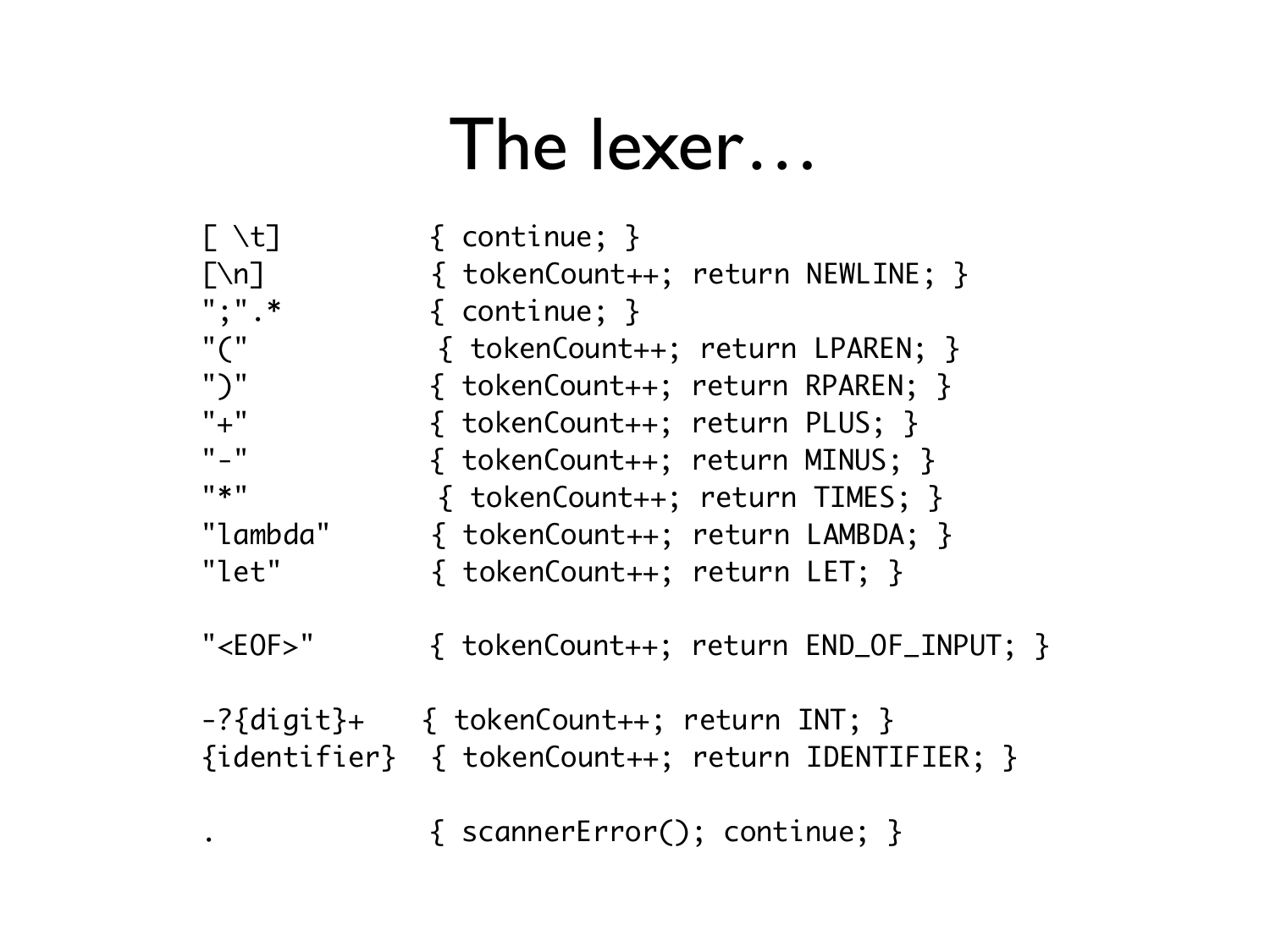## The Parser

I started from code we gave you in Lab 5…

But I cheated because it's not LL(1)

See [parser.cc](http://parser.cc)

(5 minute tour)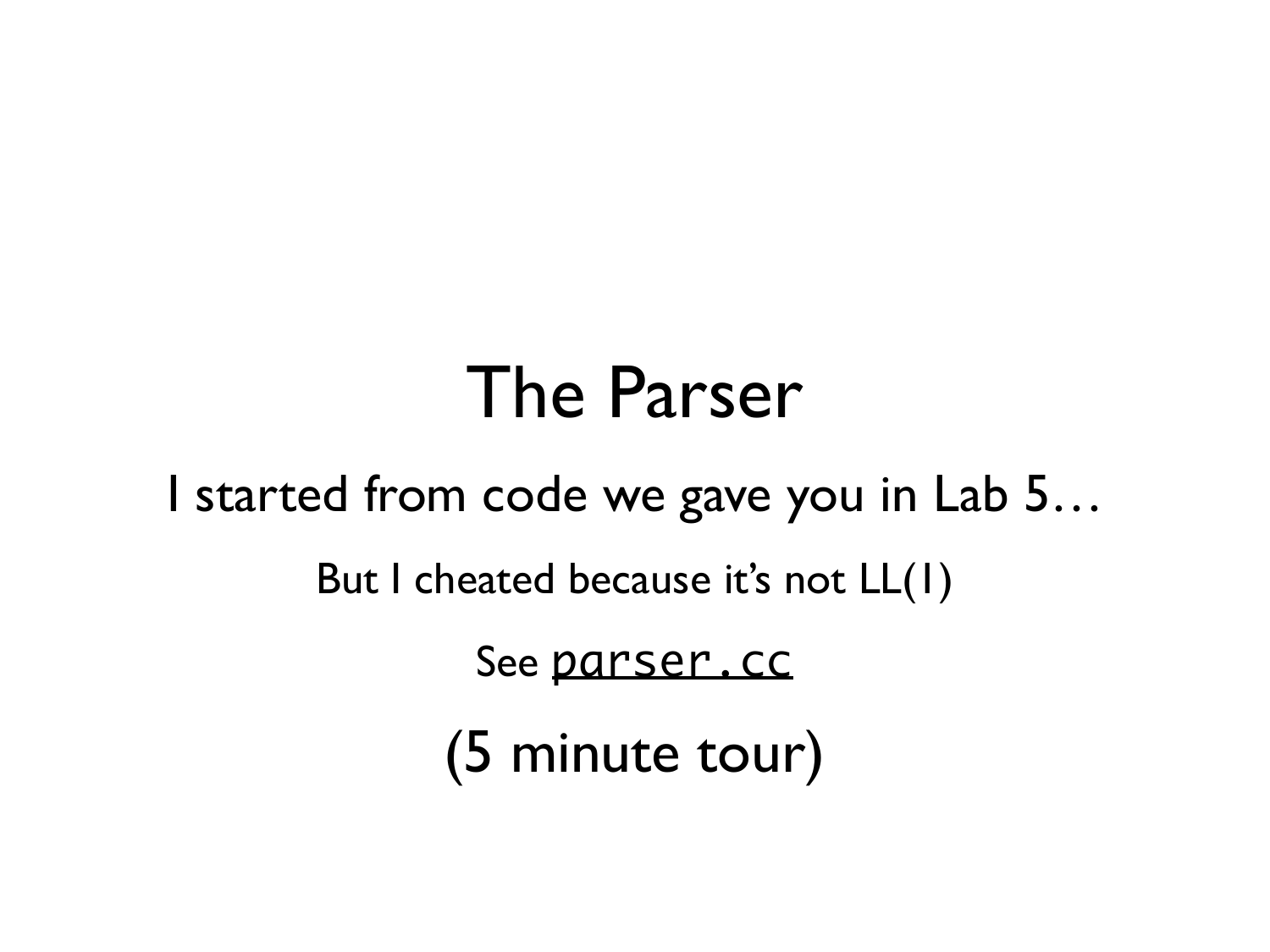# The Symbol Table

Is a dictionary that takes strings to addresses in the heap

Means most things are stored on heap

Necessitates GC (we'll discuss next)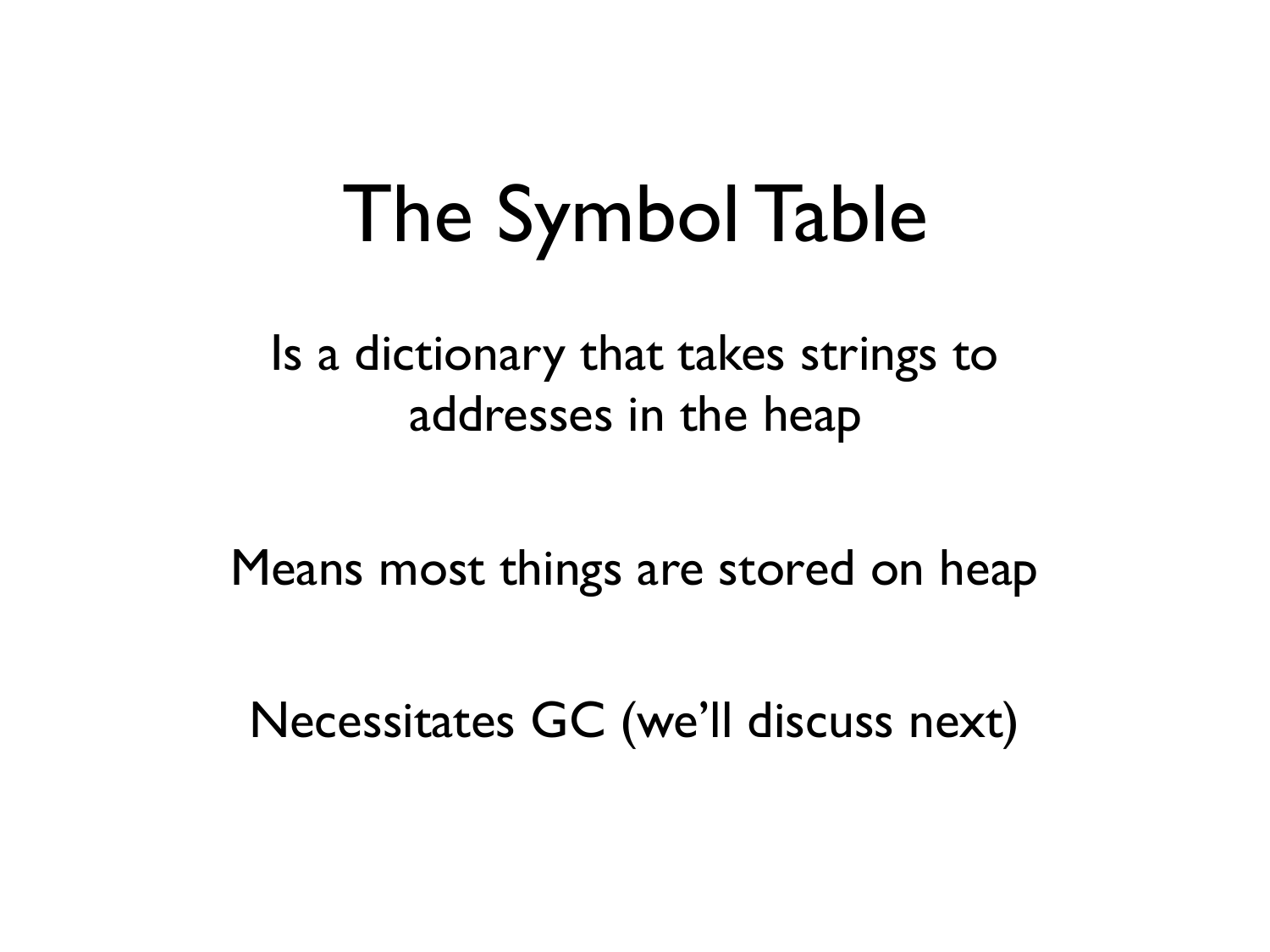# The Symbol Table

Wrapper for strings Representation of pointers

typedef hamt<HashedString, Address> environment;

HAMT is a dictionary

Two methods:

Get: Takes a dictionary and key, gives us address Which we then look up in heap **Insert: Takes a dictionary, key, and value** Returns a **new** dictionary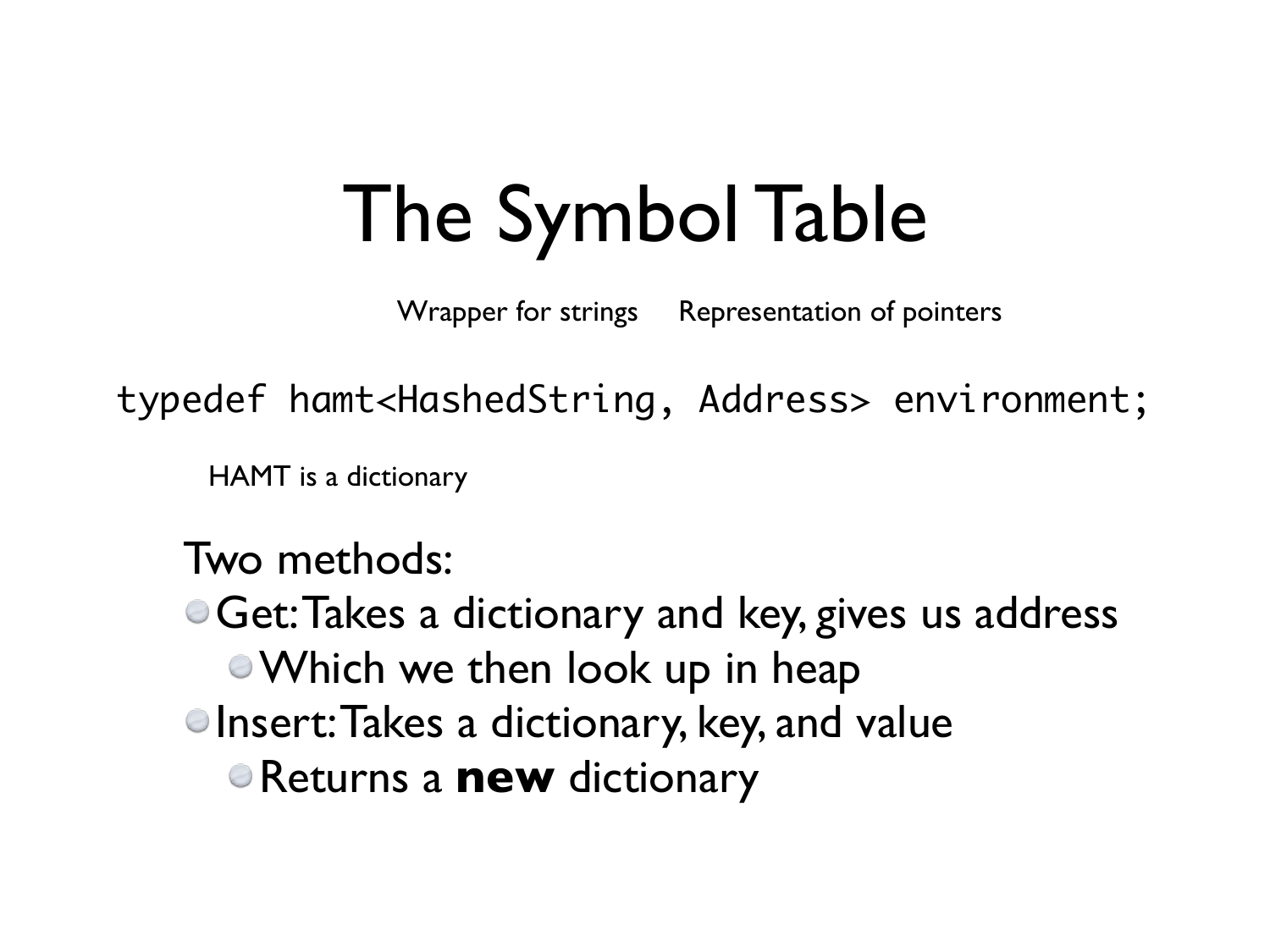# The Heap

Stores two possible things: Plain old numbers *<del>*Closures</sub></del> You could add other things (strings, etc..)

To find x, we look up address in symbol table, then use that address to look up through the heap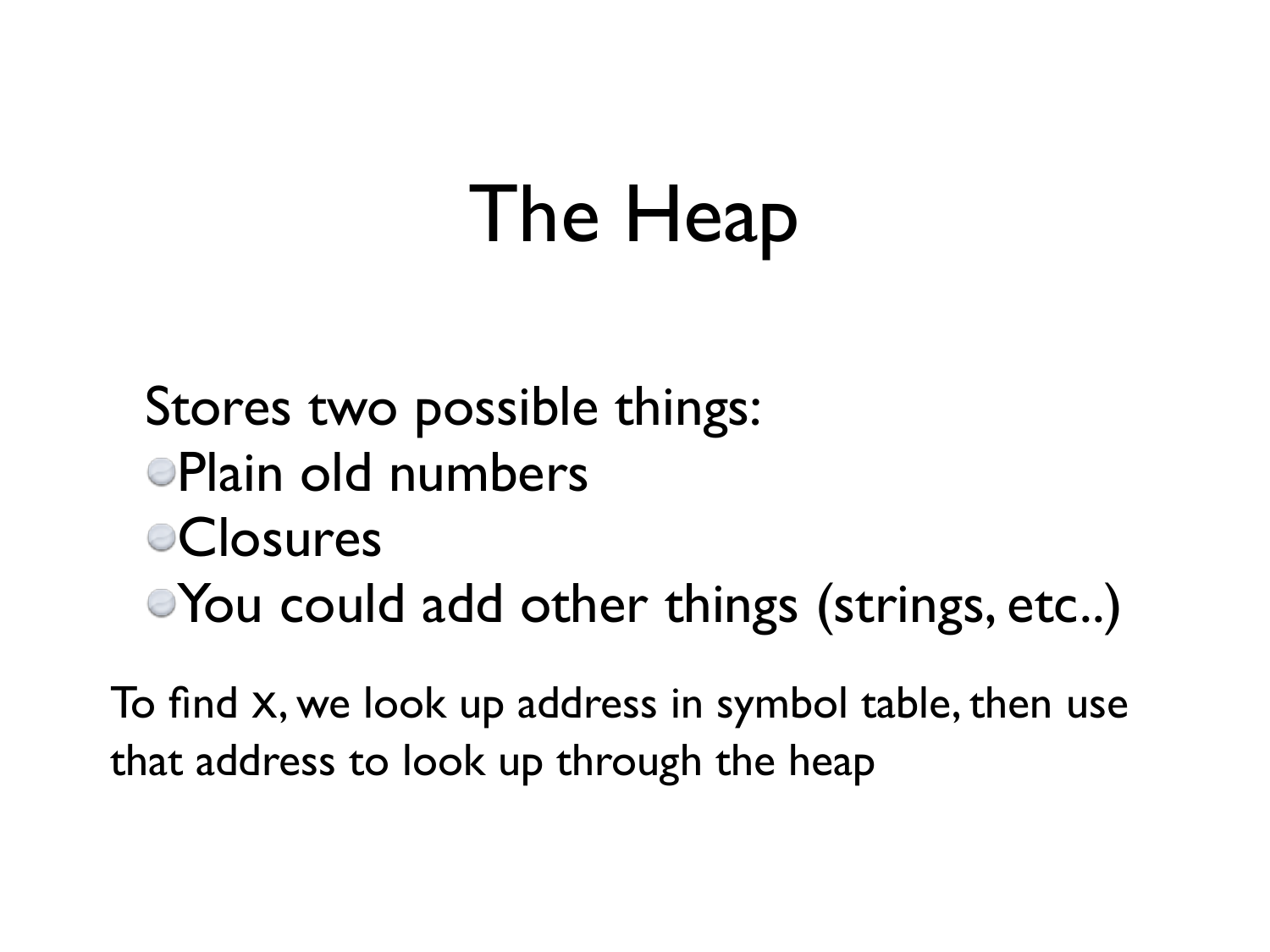Wrapper around std::string

typedef hamt<HashedString, Address> environment;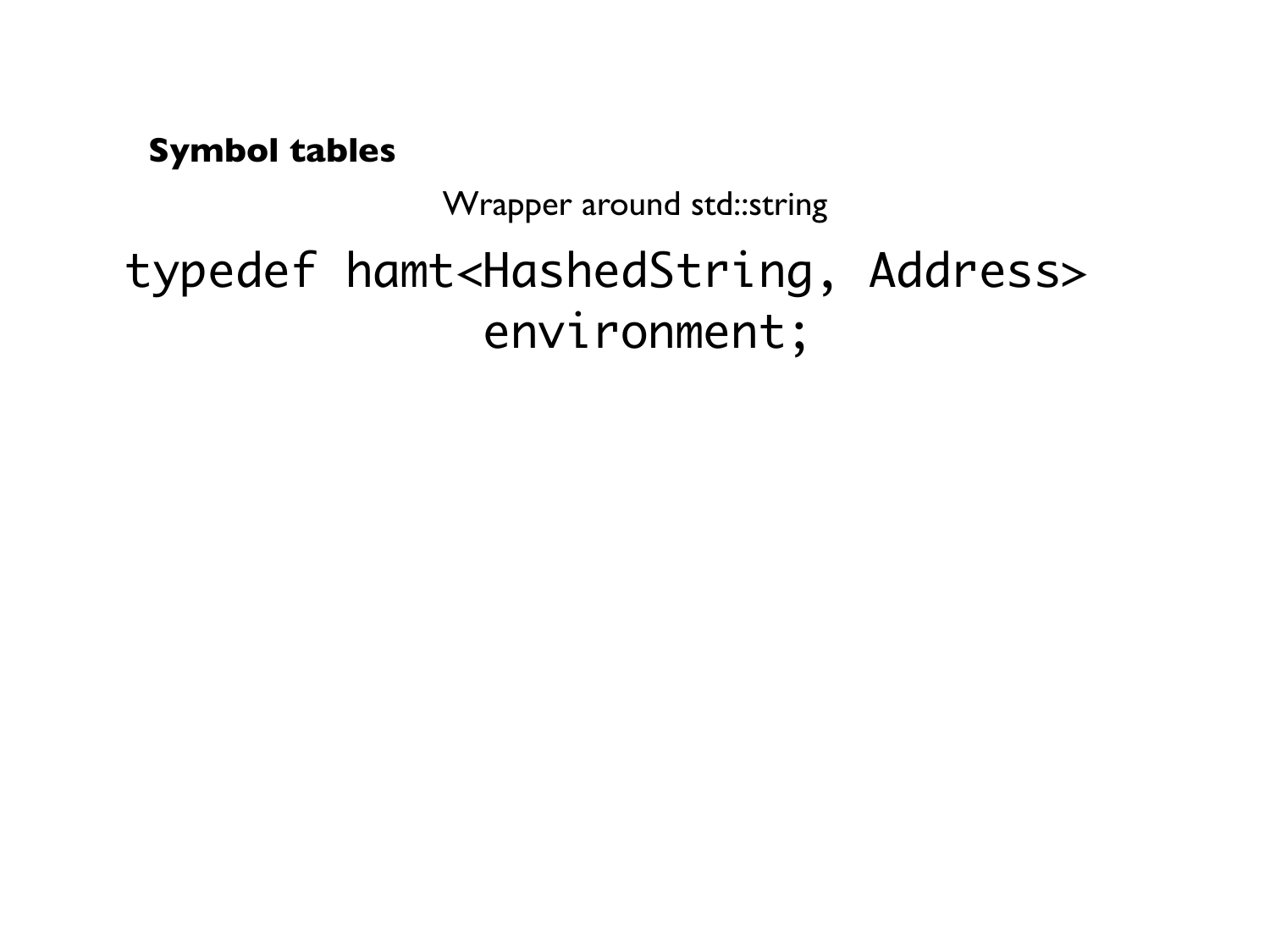typedef hamt<HashedString, Address> environment; Wrapper around std::string struct Closure { AstNode \*function; environment \*environment; }; **Closures**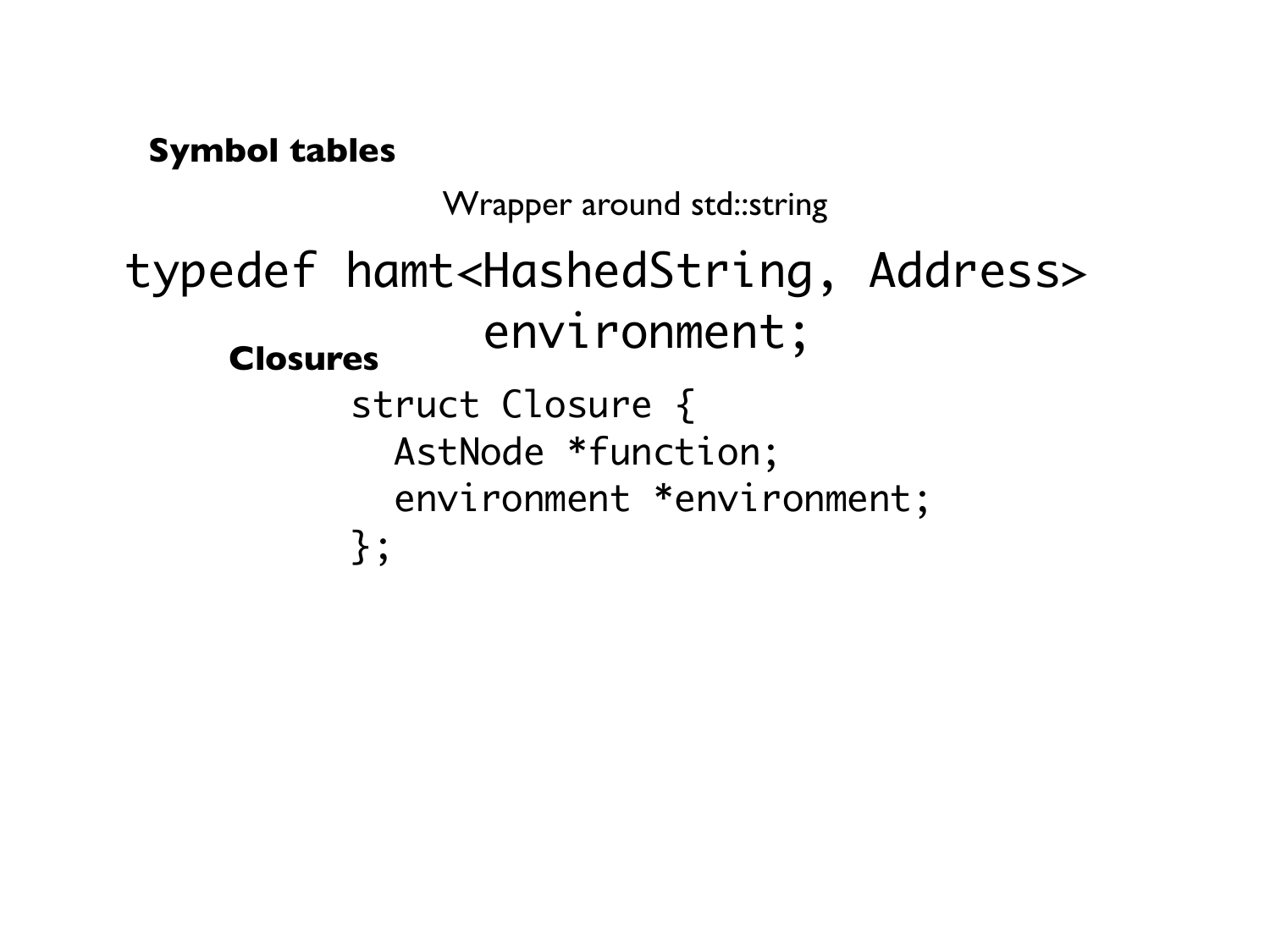#### typedef hamt<HashedString, Address> environment; Wrapper around std::string struct Closure { AstNode \*function; environment \*environment; Values **3**; **Closures** typedef variant<int, Closure> value;

#### Variant is **new** in C++17

Container that allows me to store anything from any set of types get<int> $(x)$  // gets the integer value assuming // x is an integer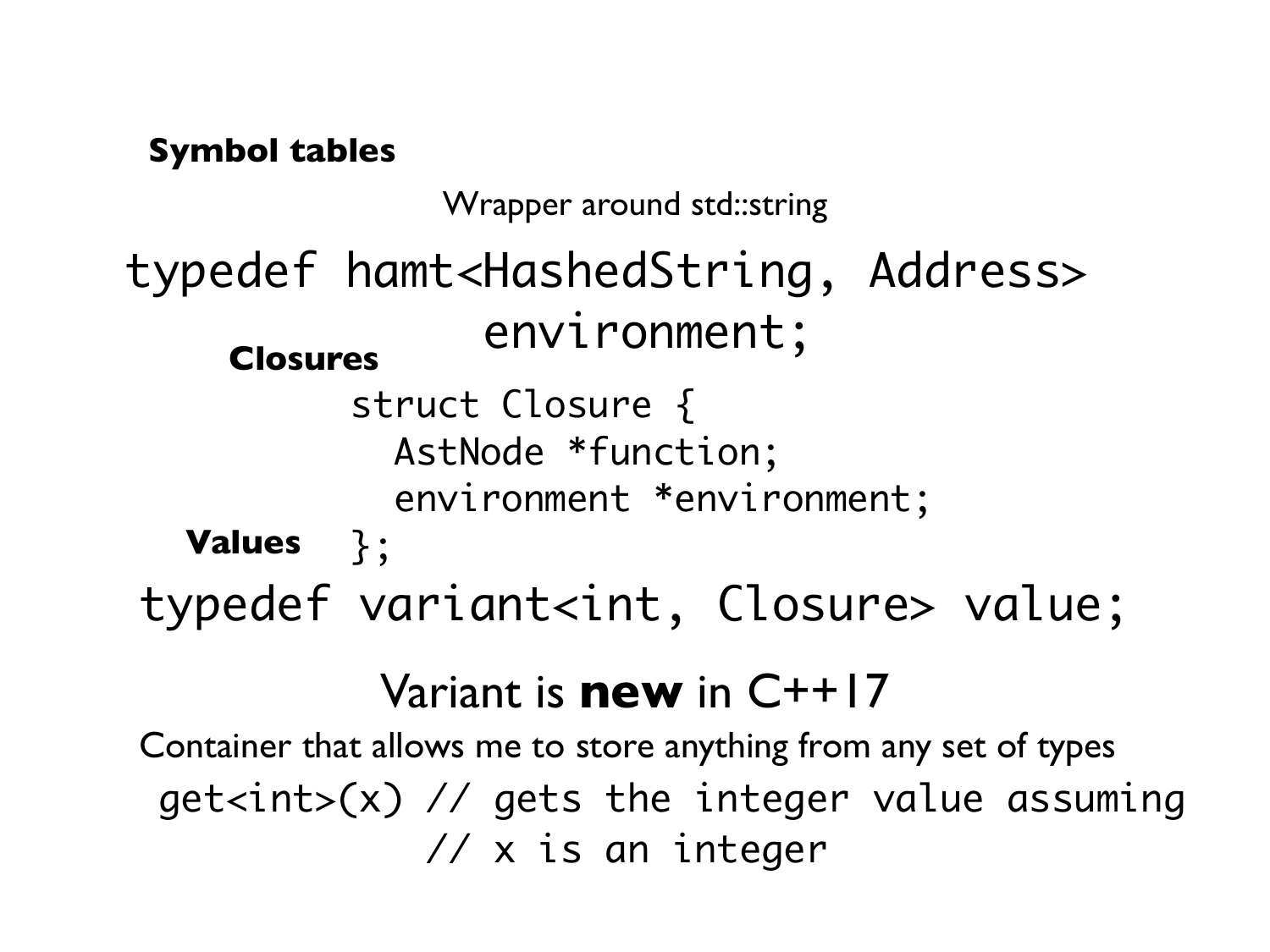hamt<Address, value> \*heap = new hamt<Address, value>(); typedef hamt<HashedString, Address> environment; Wrapper around std::string struct Closure { AstNode \*function; environment \*environment; Values **3**; **Closures** typedef variant<int, Closure> value; **Heap**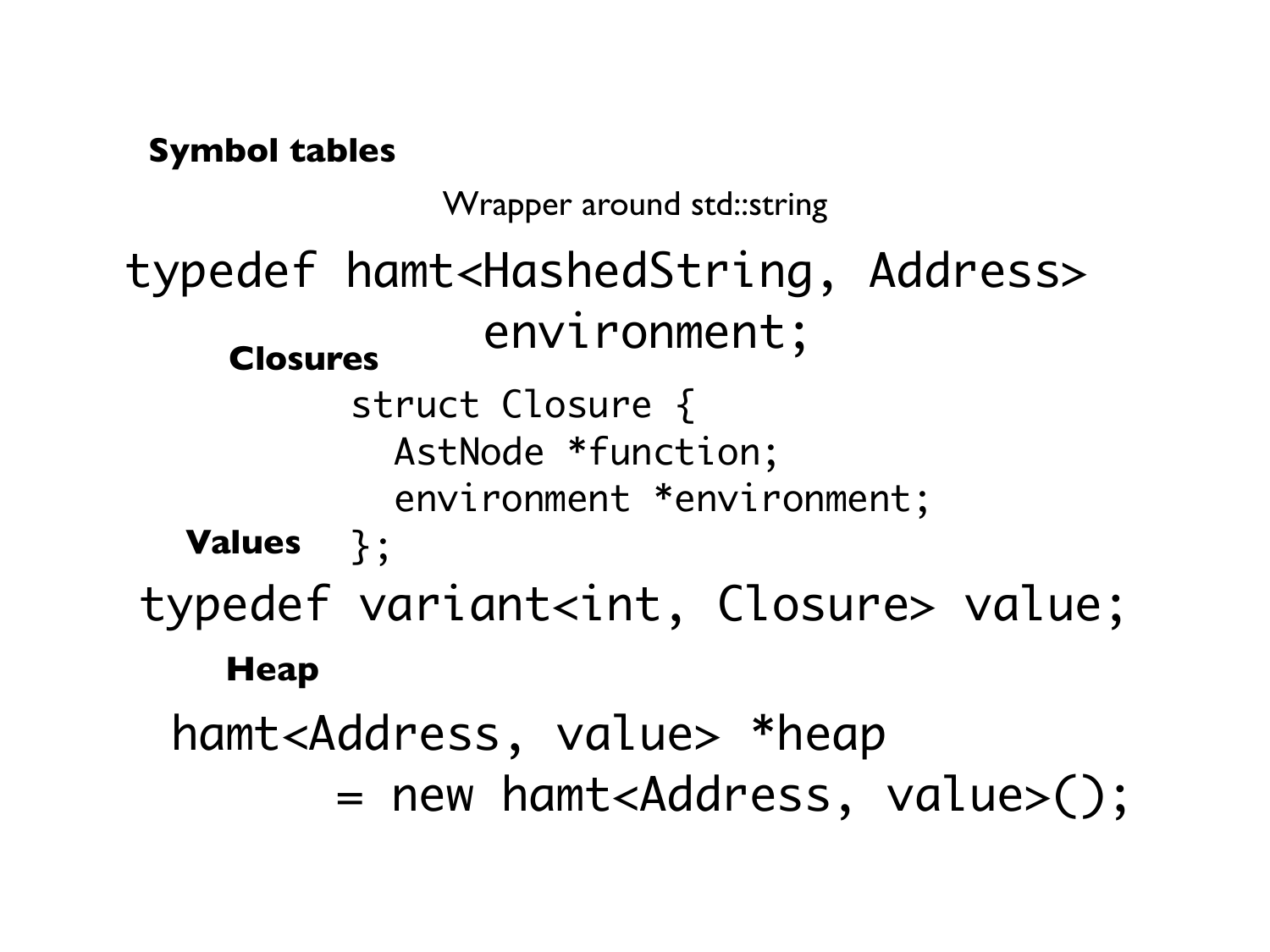```
Address *putValueInHeap(value v) {
   heapSize++;
  Address* addr = new ((Address*)GC_MALLOC(sizeof(Address))) 
           Address({heapSize});
  value * val = new ((value*)GC_MALLOC(sizeof(value))) value(v));
  heap = const_cast<hamt<Address, value> *>
                      (heap->insert(addr,val));
   return addr;
}
value getValueFromHeap(Address a) {
   return *heap->get(&a);
}
```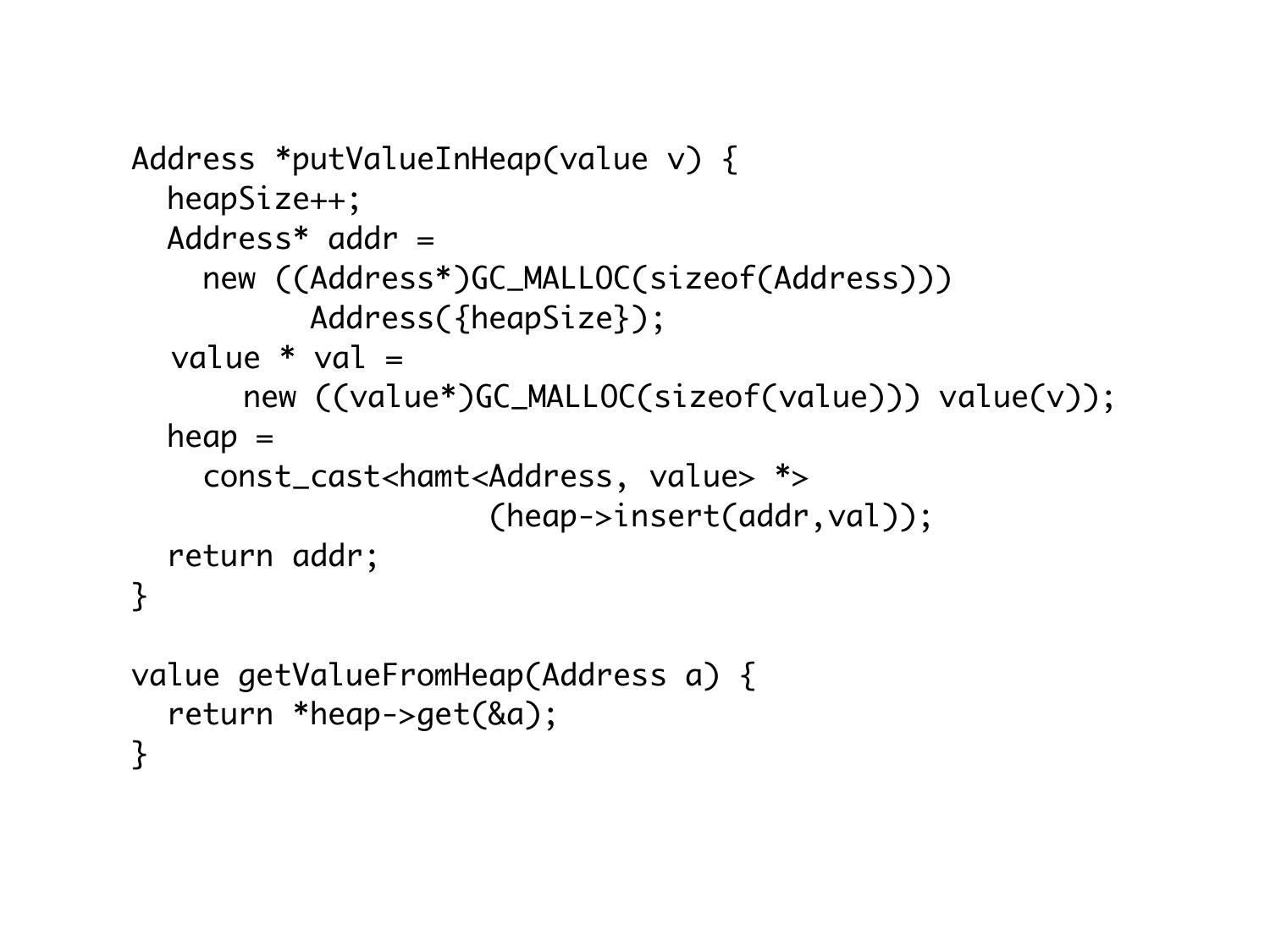```
Address *putValueInHeap(value v) {
   heapSize++;
   Address* addr =
     new ((Address*)GC_MALLOC(sizeof(Address))) 
           Address({heapSize});
  value * val = new ((value*)GC_MALLOC(sizeof(value))) value(v));
  heap = const_cast<hamt<Address, value> *>
                      (heap->insert(addr,val));
   return addr;
}
```
#### **Tracks the object with GC**

```
value getValueFromHeap(Address a) {
   return *heap->get(&a);
}
```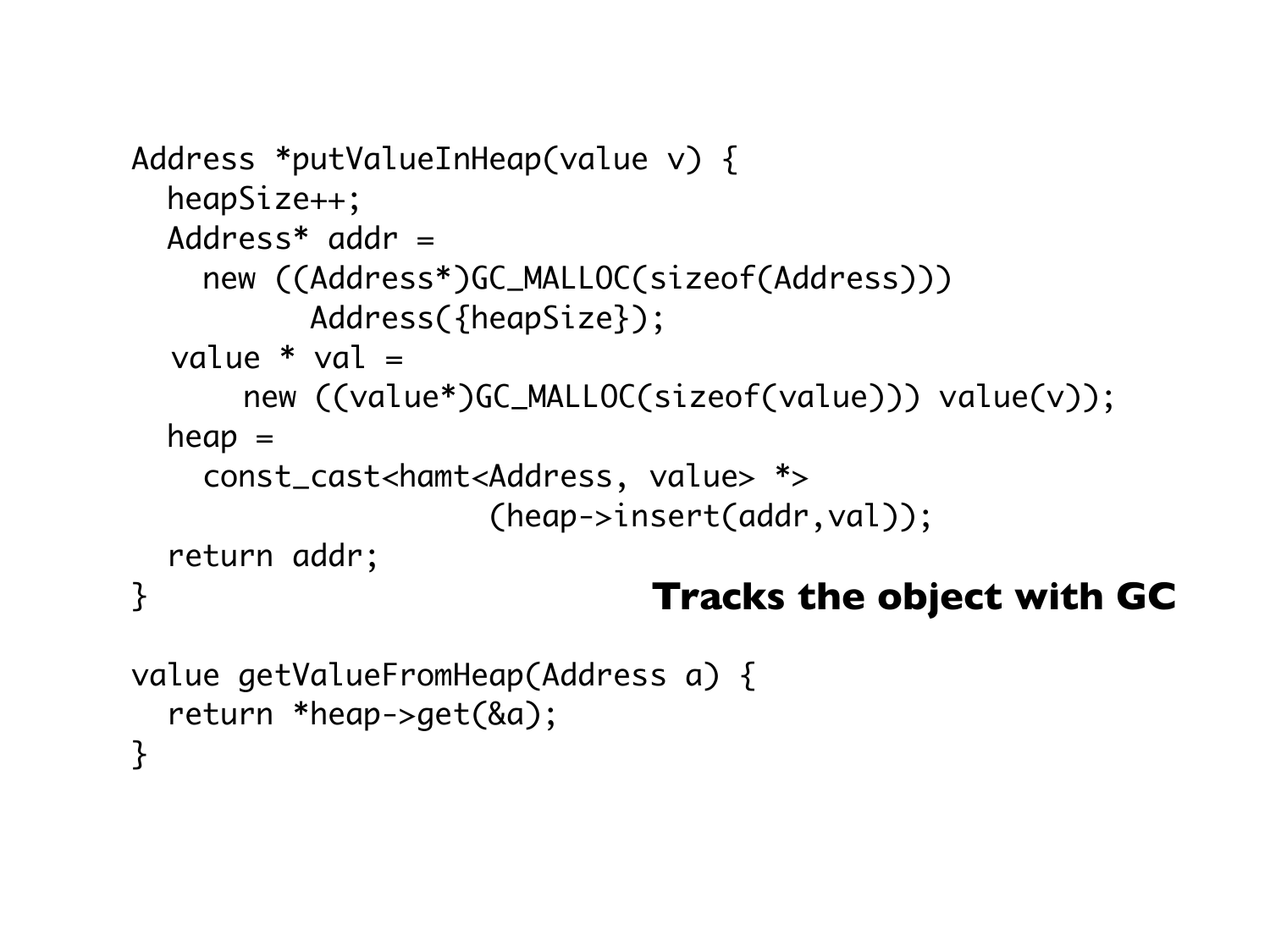Every AstNode implementation has a method execute : symbol table —> value There is a "top level" symbol table where global variables go (top of [interpreter.cc](http://interpreter.cc))